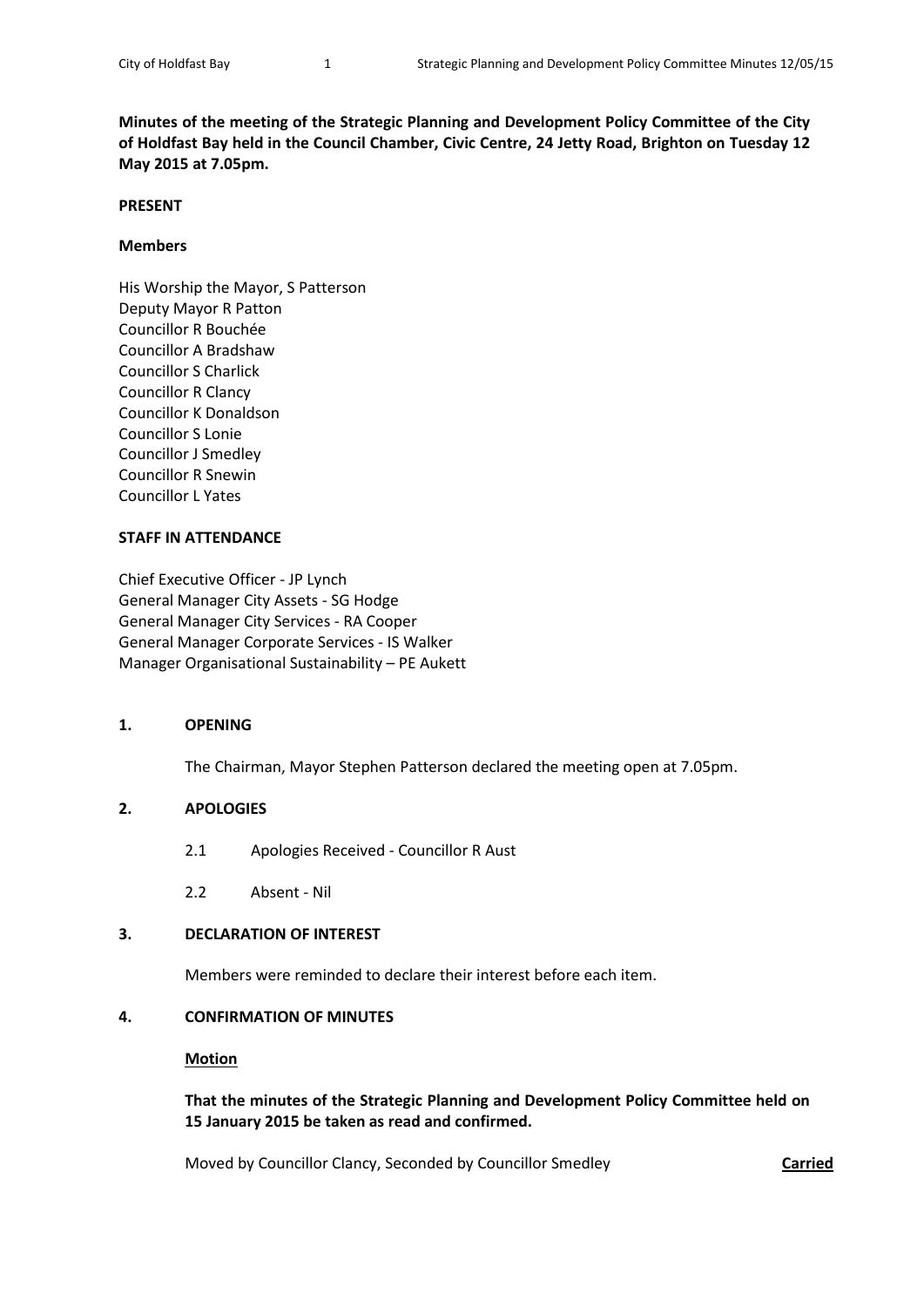# **5. 5. PUBLIC PRESENTATIONS**

# **5. PUBLIC PRESENTATIONS**

- 5.1 **Deputations** Nil
- **6. QUESTIONS BY MEMBERS**
	- 6.1 **Without Notice**
	- 6.2 **With Notice** Nil
- **7. MOTIONS ON NOTICE -** Nil
- **8. ADJOURNED ITEMS -** Nil

# **9. REPORTS BY OFFICERS**

# **9**.1 **Seacliff Park Residential and Centre Development Plan Amendment – for Public Consultation** (Report No: 139/15)

A draft Seacliff Park Residential and Centre Development Plan Amendment (DPA) has been jointly prepared by the City of Marion and the City of Holdfast Bay.

The DPA is subject to a two-step consultation process and on the 4 September 2014 the DPA was released for Agency Consultation (concluded on the 17 October). A total of 13 submissions were received from various state government agencies and Boral Construction Materials.

In response to the agency consultation, the draft DPA has been amended with a focus on mitigating the impacts of the haulage route road and broadening the scope of the affected area.

The draft City of Holdfast Bay Seacliff Park Residential and Centre DPA is enclosed for Council endorsement for submission to the Minister for Planning for approval to progress to formal Public Consultation (refer to Attachment 1). The City of Marion will also be considering the DPA at its Council Meeting to be held on the 12 May 2015.

# **Motion**

**That the Committee recommends to Council:**

- **1. Endorse the enclosed Development Plan Amendment (refer Attachment 1) and submit to the Minister for Planning for approval to proceed to public consultation.**
- **2. Proceed to public consultation upon receipt of approval to do so from the Minister for Planning.**